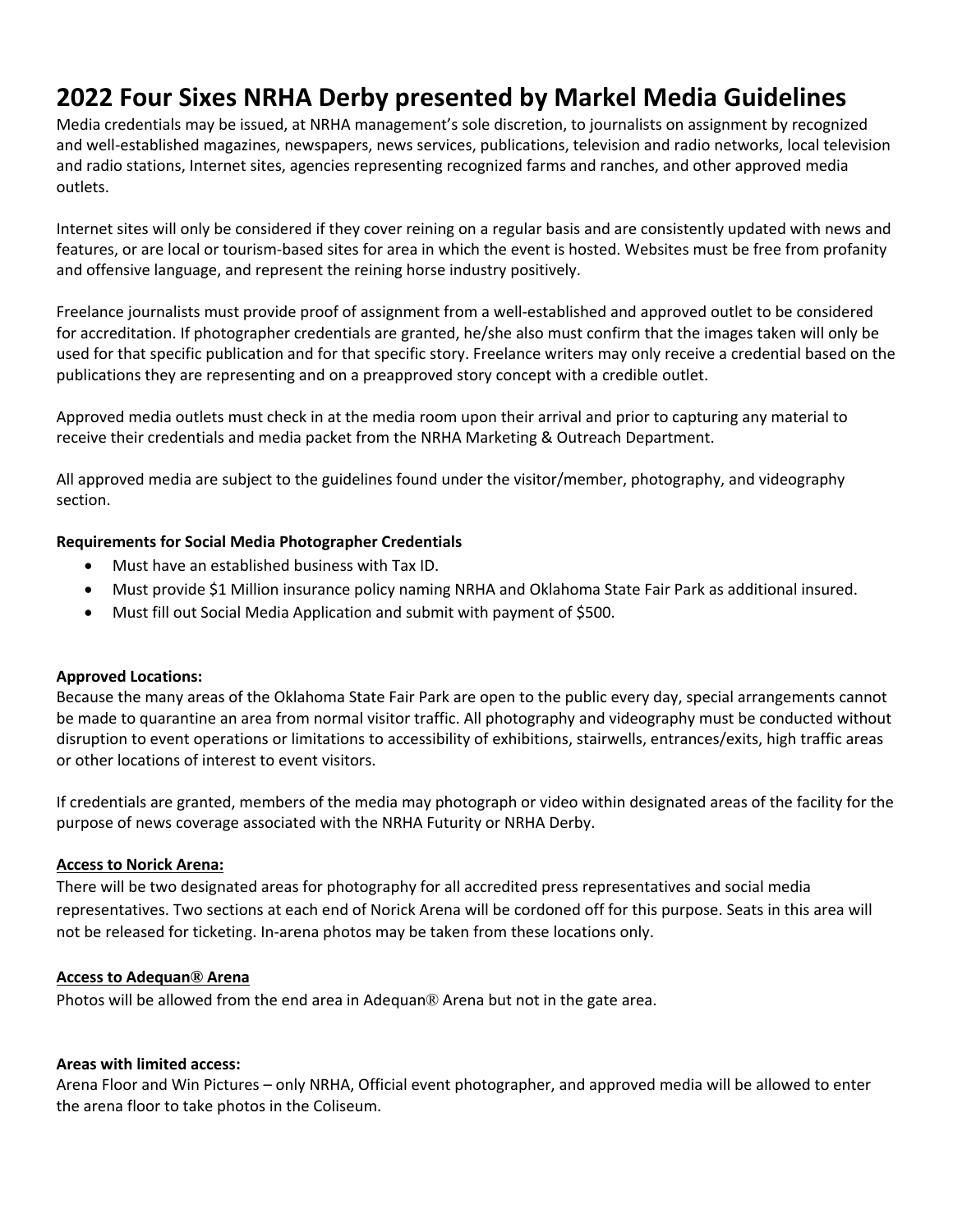Catwalk – No one other than the Official event photographer, Official event videographer, and NRHA staff is allowed to enter the catwalk for photo or videos.

Out Gate - Only members of NRHA Staff/Media Department and Official Event Photographer will be allowed to take photos from the Out Gate.

Show management may limit access to any other areas on the event grounds as necessary.

Violation of the above Visitor and Media guidelines may be grounds for immediate removal from the event premises, or an indefinite ban from future events.

## **Visitor/Member Guidelines:**

NRHA prohibits the use of any still photography and/or videography for commercial sale or commercial distribution through websites, social networking sites or any other media. Any commercial or mass distribution of photography and/or video, or advertisement thereof, taken of subjects within the competition arena without prior written consent from show management, is expressly forbidden.

Owners, members, fans, and media may use "point-and-shoot" cameras. Any equipment deemed professional photography equipment by show management is strictly forbidden. This includes but it not limited to: DSLR cameras, lenses longer than 4 inches, and/or camera support pods or tripods or video cameras of any size mounted to a support device.

Flash photography or video cameras with lighting is strictly forbidden unless prior written consent is given by show management.

NRHA owns the copyright for photos and videos from the NRHA Futurity and NRHA Derby. NRHA secures official photographers and official videographers for these events. Anyone, other than these official sources, who provides or intends to provide photos or video from the competition arena to a third party – whether for free or for purchase – may be ejected from the event or banned from these events indefinitely.

All other photography guidelines apply.

## **Photography Guidelines:**

Hiring a third party to photograph, whether for free or for remuneration is strictly forbidden, except for accredited media.

Use of Official NRHA Derby logo by social media photographers is granted only to NRHA Corporate Partners and Sponsors.

Only one logo or watermark can be used on any photographs or videos distributed by credentialed photographers. No watermarks can be added to NRHA, NRHA Official Photographer or NRHA Videographer photos or videos.

## **Videography Guidelines:**

## **NO VIDEOING ALLOWED WITHOUT CREDENTIALS!**

For videography credentials, submit a letter, written on company letterhead, stating the intent of the project and timeline, in addition to supplying all information required in the application.

Credentials and permission to take photos will be granted on a case-by-case basis.

No more than two and one-half minutes of competition footage can be aired prior to NRHA television coverage of the event.